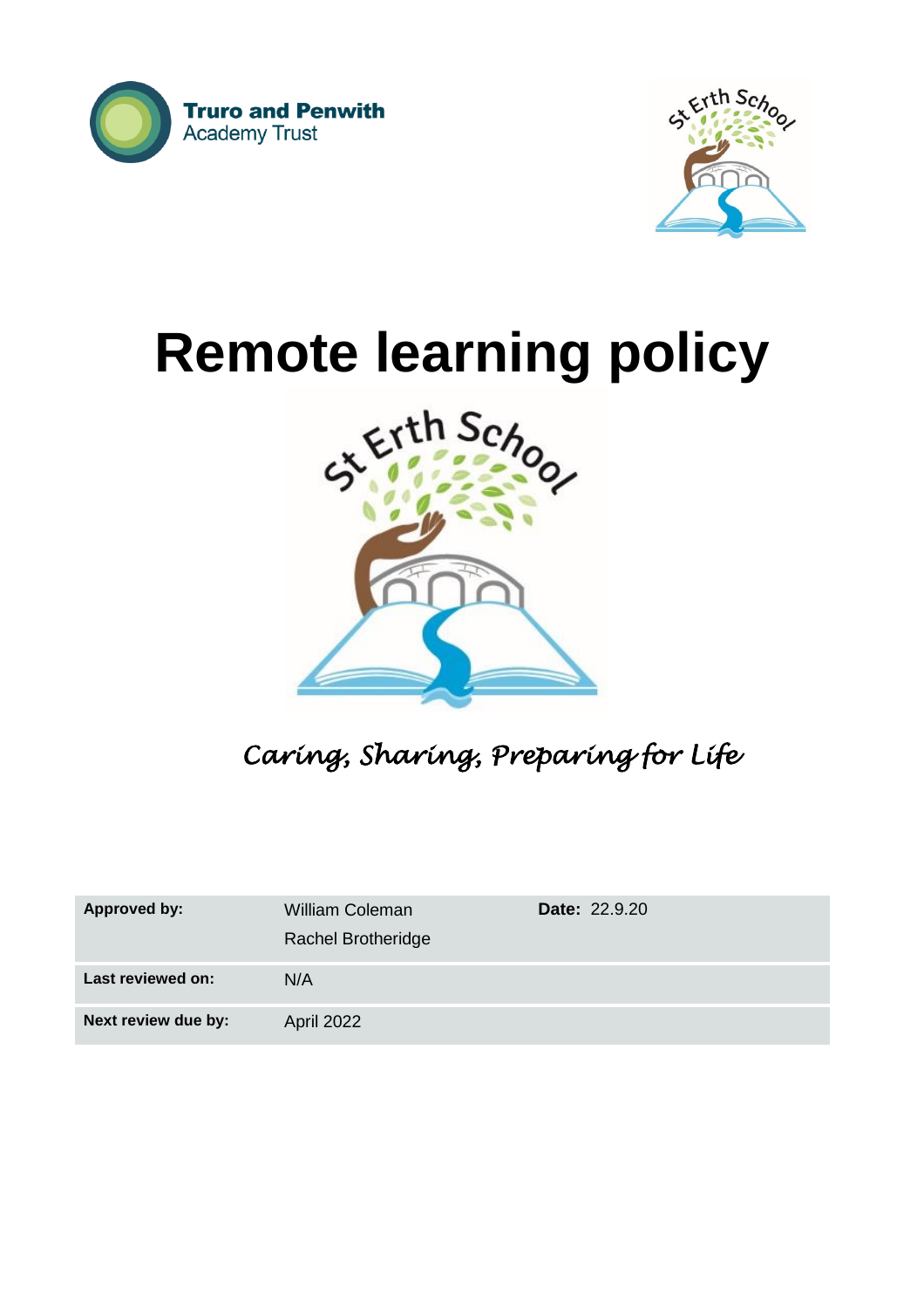# **Contents**

## <span id="page-1-0"></span>**1. Aims**

This remote learning policy for staff aims to:

- Ensure consistency in the school's approach to remote learning
- Set out expectations for all members of the school community with regards to remote learning
- > Provide appropriate guidelines for data protection

#### **Levels of response**

This policy has been drafted to ensure the school responds effectively where a class, group or small number of pupils need to self-isolate, or if there is a local lockdown requiring pupils to remain at home. It is important to note that remote learning is not intended to provide a home education alternative for pupils who are medically well and fit to be in school; full time attendance is always our goal. Conversely, if pupils at home are unwell, they need time to recover and recuperate and therefore are not expected to complete school work.

The school will have a 2 level response to providing remote education:

**Level 1:** Where a pupil or siblings are isolating awaiting a test. In this scenario staff have prepared resources appropriate to pupil's ability which will be issued online for them to complete. Where possible these will be in sequence with the class.

**Level 2:** Where a whole class, bubble or the school are required to enter isolation; or in response to any local lockdown. In this scenario roles and responsibilities of the staff effected are outlined below. Work set will be in line with expectations outlined in 'Guidance for full opening: Schools',

[https://www.gov.uk/government/publications/actions-for-schools-during-the-coronavirus-outbreak/guidance](https://www.gov.uk/government/publications/actions-for-schools-during-the-coronavirus-outbreak/guidance-for-full-opening-schools)[for-full-opening-schools](https://www.gov.uk/government/publications/actions-for-schools-during-the-coronavirus-outbreak/guidance-for-full-opening-schools) The school's procedure and approach to meeting these expectations is detailed in section 2.

# <span id="page-1-1"></span>**2. Roles and responsibilities**

## **2.1 Teachers**

Teachers must be available between 8:40am – 3:15pm. It is understood that whilst working from home other family pressures may mean staff are not working during these hours, but that they are reachable. If they're unable to work for any reason during this time, for example due to sickness or caring for a dependent, they should report this using the normal absence procedure, by contacting Bill Coleman or Jane Culmer. These timings are intended to allow time for appropriate breaks and time away from display screens but still give children consistency of contact and adequate feedback on their home learning.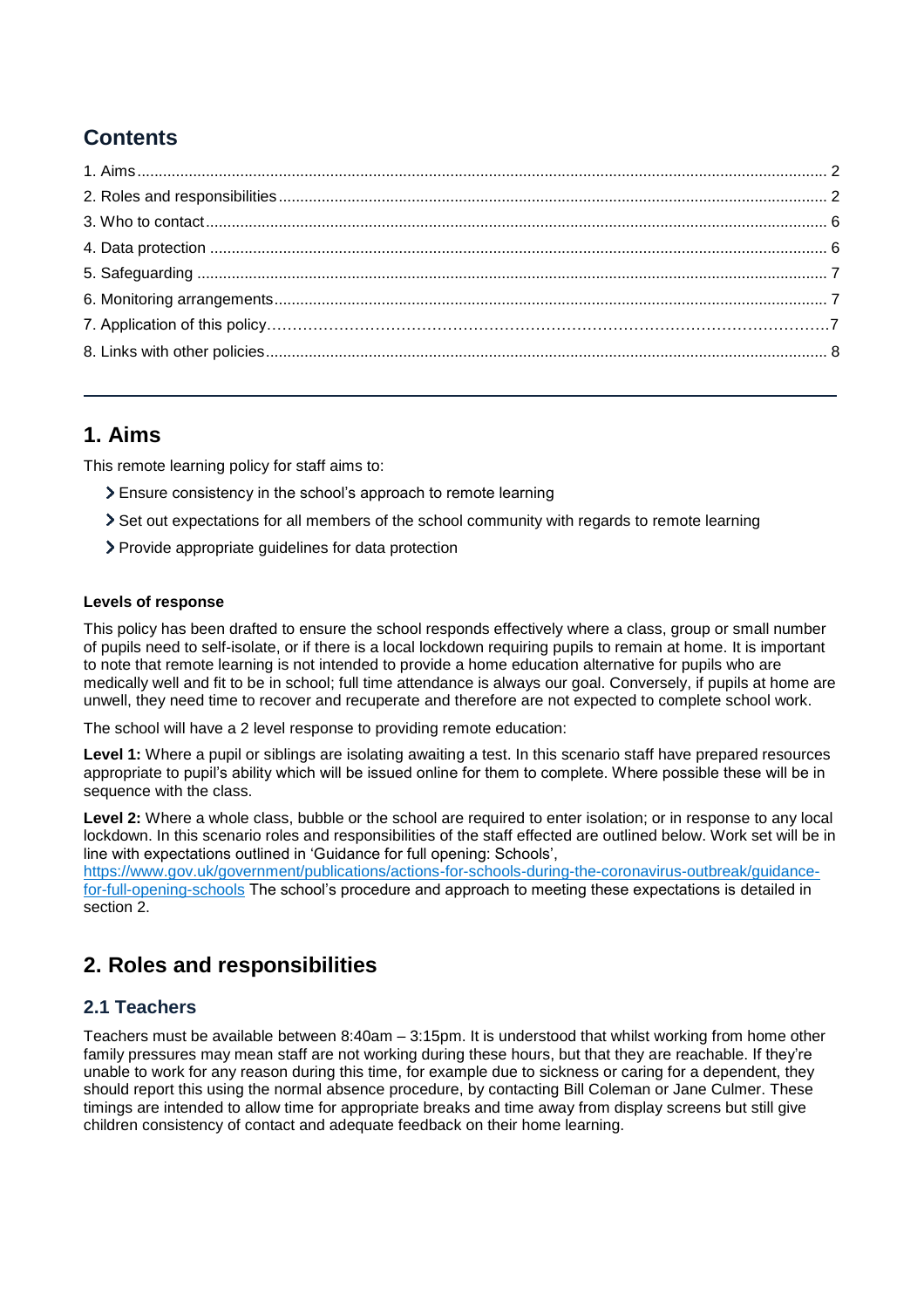**Self –isolation periods.** Staff are required to minimise the period of self-isolation required by actively engaging with NHS testing as soon as possible. Staff should return to work either a) when negative test results confirm there is no risk of infection b) when the required period of self-isolation is completed. During these periods the member of staff must not come into school for any reason and is expected to follow the Government requirements for self-isolation.

Teachers are responsible for:

- Setting work:
	- $\circ$  Teachers will set appropriate work for their class on a daily basis through Seesaw. Work packs are also sent home where appropriate and monitored though seesaw.
	- $\circ$  Teachers should avoid setting or responding to online work before 8am and after 6pm.
	- o Work set must be well sequenced so that knowledge and skills are built up incrementally, with clarity about learning objectives and tasks to be completed. Open-ended projects or internet research is kept to a minimum.
	- $\circ$  Teachers should provide frequent, clear explanations of new content, delivered by a teacher or through high-quality curriculum resources and videos.
	- o Teaching sequences should be of equivalent length to those delivered in school.
	- $\circ$  Typically this will be one English, one Maths and one topic/challenge/ well-being task per day. This will vary according to need.
	- o This work is uploaded so that it is ready for parents to access from 9am
	- o All work should be uploaded to seesaw or the home learning page on the school website.
	- $\circ$  Teachers will communicate effectively to ensure that where children can't access work online, alternative arrangements are made.

Providing feedback on work:

- $\circ$  Teachers provide regular feedback on children's progress and/or oversee support staff doing so.
- $\circ$  Teachers must assess how well children are moving through the curriculum and provide regular support and challenge.
- o It is not the expectation that every piece of work uploaded will have a response. However teachers will be checking work and supporting pupils daily.
- $\circ$  Teachers must communicate clearly with their class about how regularly they will be providing feedback and in what format.

 $\blacktriangleright$  Keeping in touch with pupils and parents:

- o Regular contact with pupil and parents will be managed through seesaw.
- o Regular staff communication ensures that communication plans for vulnerable pupils stay up to date.
- o Where a pupil is not completing work or interacting with Seesaw, staff will work with the DSL to formulate a plan. This will often involve a phone call and discussion with parents and pupils.
- $\circ$  Any complaints or concerns raised by parents will be shared with senior staff and a response formulated.

Attending virtual meetings with staff, parents and pupils:

- $\circ$  When attending virtual meetings staff need to ensure they are in a place with the minimum of background noise and with nothing inappropriate in the background.
- o See appendix for video call protocols. (Appendix 1)

#### **2.2 Teaching assistants**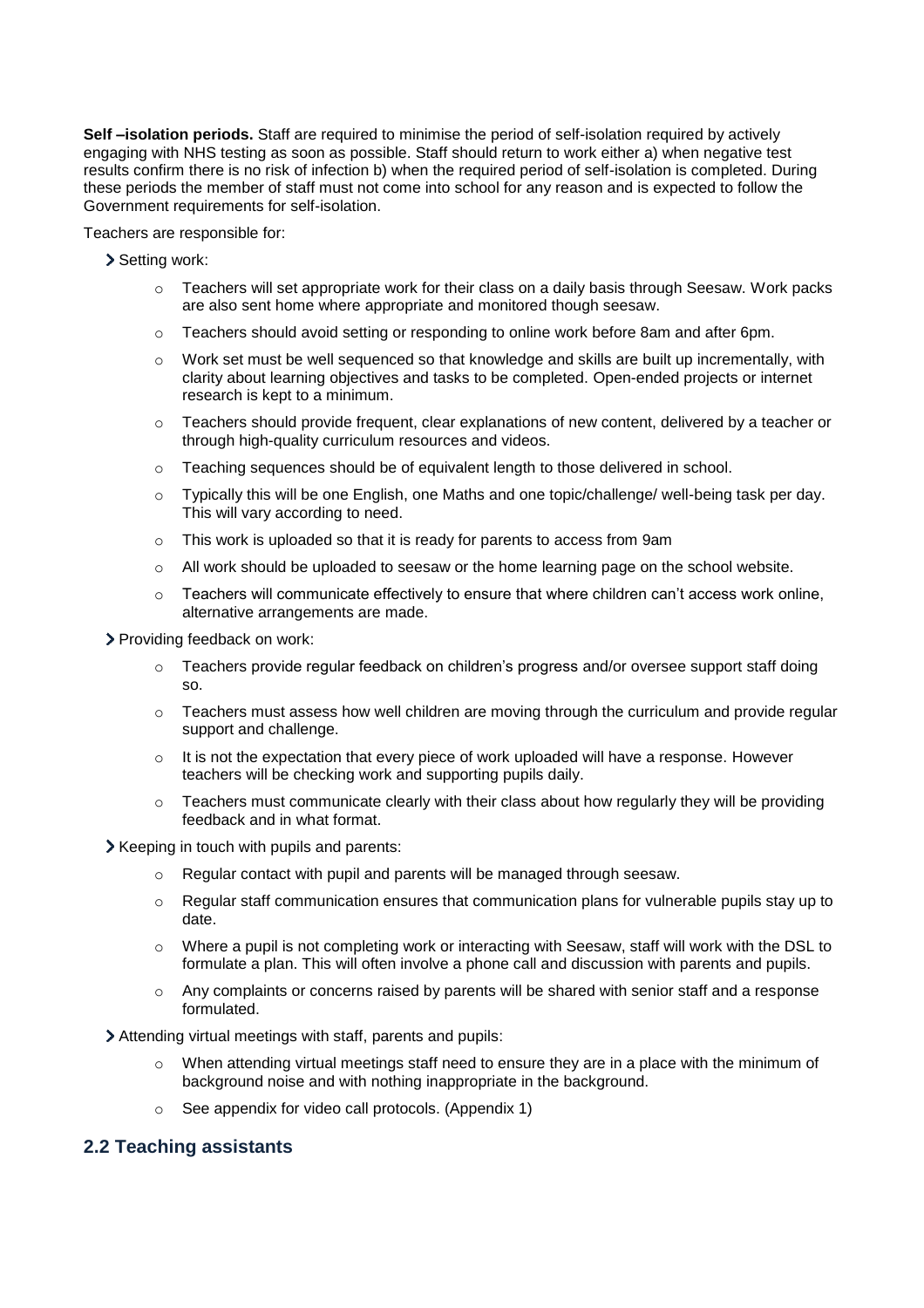Teaching assistants must be available for their contracted working hours. If they're unable to work for any reason during this time, for example due to sickness or caring for a dependent, they should report this using the normal absence procedure. Contacting Bill Coleman or Jane Culmer

Teaching assistants are responsible for:

Supporting class teachers in curriculum delivery:

- $\circ$  By providing feedback and support to pupils through seesaw where directed.
- o Assisting the teacher in responding to enquiries supporting parents.
- Managing their own Career Professional Development during remote learning:
	- $\circ$  Use the CPD list shared with all staff to complete training allocated during normal working hours.
	- o Inform Bill Coleman/Jane Culmer of training completed.

## **2.3 Subject leads/SENCO**

Alongside their teaching responsibilities, as outlined above, subject leads are responsible for:

- Consider whether any aspects of the subject curriculum/ SEN provision need to change to accommodate remote learning.
- Working with other teachers, subject leads and senior leaders to make sure work set across subjects is appropriate, consistent and manageable for families.
- SENCO to ensure that online provision is well matched to pupil individual needs, providing additional support and guidance where required
- Alerting teachers to resources they can use to teach their subject.
- Working with teachers to support catch up programs put in place.

## **2.4 Headteacher**

The Headteacher is responsible for:

- Coordinating the remote learning approach across the school.
- Ensuring staff are well supported in order to deliver remote learning effectively. by providing sufficient training to develop confidence and skills in the effective use of IT and online learning platforms
- Monitoring the effectiveness of remote learning through: regular meetings with teachers; monitoring engagement and success of pupils through Seesaw; gathering feedback from parents and governors and making adaptations to approach to engage reluctant pupils and families.
- Monitoring the security of remote learning systems, including data protection and safeguarding considerations

## **2.5 Designated safeguarding lead**

Taken from St Erth Covid-19 Safeguarding Annex:

St Erth School has a Designated Safeguarding Lead (DSL) and a Deputy DSL.

- The Designated Safeguarding Lead is: Bill Coleman
- The Deputy Designated Safeguarding Lead is: Jacqui Thomas

The optimal scenario is to have a trained DSL (or deputy) available on site. Where this is not the case a trained DSL (or deputy) will be available to be contacted via phone or online video - for example when working from home.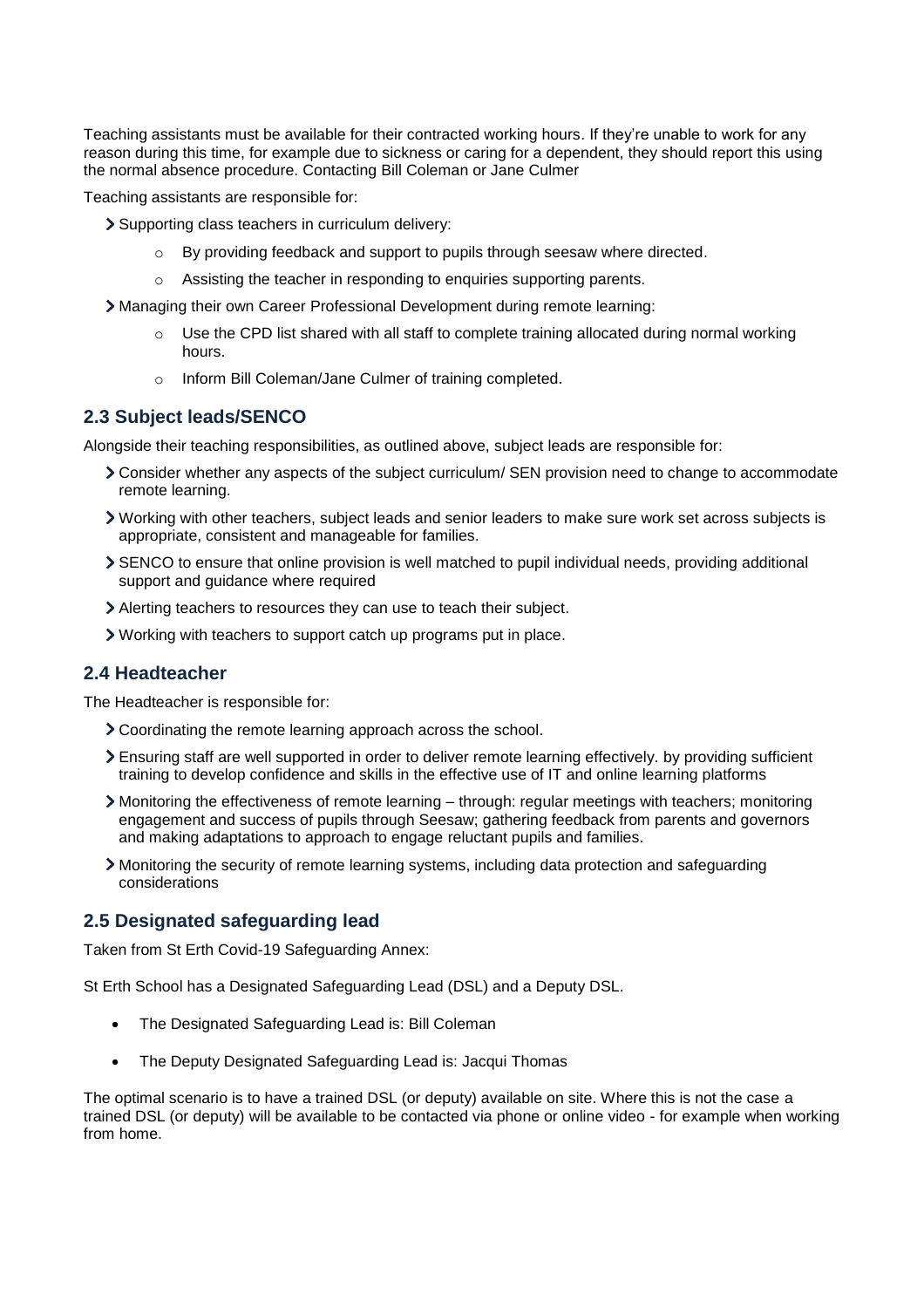Where a trained DSL (or deputy) is not on site, in addition to the above, a senior leader will assume responsibility for co-ordinating safeguarding on site.

This might include updating and managing access to child protection online management system, CPOMS and liaising with the offsite DSL (or deputy) and as required liaising with children's social workers where they require access to children in need and/or to carry out statutory assessments at the school or college.

It is important that all St Erth staff and volunteers have access to a trained DSL (or deputy). On each day staff on site will be made aware of that person is and how to speak to them. TPAT schools will do this via the daily sheet to be posted on the front door daily.

The DSL will continue to engage with social workers, and attend all multi-agency meetings, which can be done remotely.

## **2.6 IT staff**

In most cases issues can be resolved by school based staff.

Where they cannot be resolved St Erth School is supported by TPAT ICT support, who are responsible for:

- Fixing issues with systems used to set and collect work
- Helping staff and parents with any technical issues they're experiencing
- Reviewing the security of systems and flagging any data protection breaches to the data protection officer
- Assisting pupils and parents with accessing the internet or devices
- The process for initiating support begins by contacting Ralph Hammond, ICT lead, who will direct staff accordingly.

## **2.7 Pupils and parents**

Staff can expect pupils to:

- $\geq$  Be contactable during the normal hours of the school day whilst remaining aware they may not always be in front of a device or engaged in home schooling the entire time
- Engage with work set by teachers completing tasks to the best of their ability.
- Upload records of their work through their seesaw account.
- Seek help, if they need it, from teachers.
- Alert teachers if they're not able to complete work

Staff can expect parents to:

- Supporting their children to complete work set by teachers so that they remain with the teaching sequence being delivered.
- Make the school aware if their child is sick or otherwise can't complete work.
- $\geq$  Seek help from the school if they need it for example with using seesaw effectively or hardware issues preventing home learning.
- Adhere to Remote Learning protocols e.g loan agreement for school IT equipment
- > Be respectful when making any complaints or concerns known to staff

## **2.8 Governing board**

The governing board is responsible for:

Monitoring the school's approach to providing remote learning to ensure education remains as high quality as possible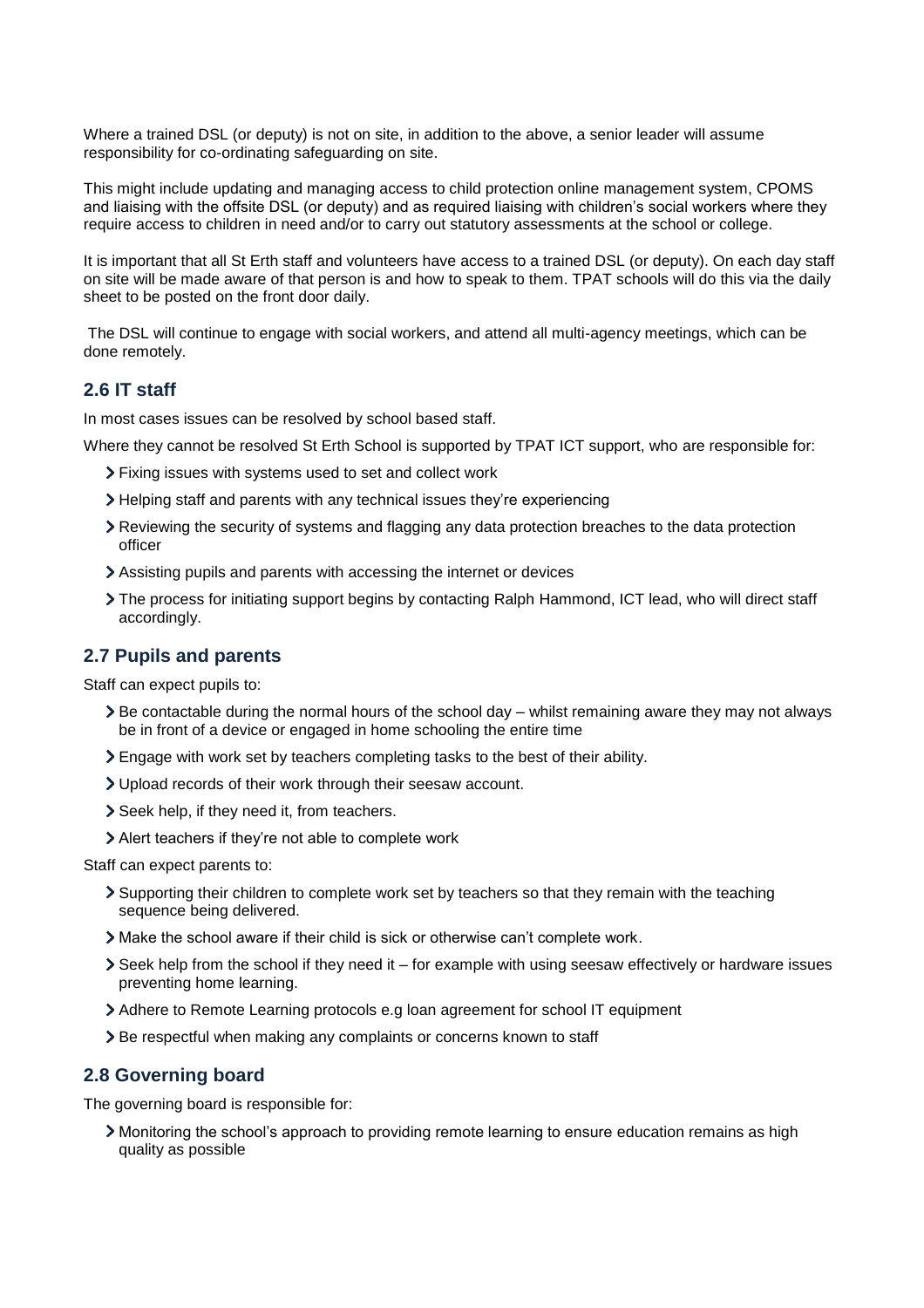- Ensure that the schools approach to remote learning is meeting the needs of vulnerable pupils.
- Ensuring that staff are certain that systems are appropriately secure, for both data protection and safeguarding reasons
- Monitoring staff well-being and workload to ensure it is appropriate.

## <span id="page-5-0"></span>**3. Who to contact**

If staff have any questions or concerns, they should contact the following individuals:

- Issues with behaviour DSL Bill Coleman
- Issues with their own workload or wellbeing Head Bill Coleman
- Concerns about data protection Head Bill Coleman
- Concerns about safeguarding DSL Bill Coleman
- Issues in setting work, with ICT or using seesaw ICT lead Ralph Hammond
- $\geq$  Support with setting appropriate work in individual subjects Subject leads.

## <span id="page-5-1"></span>**4. Data protection**

## **4.1 Accessing personal data**

When accessing personal data, all staff members will:

- Data can be accessed through The DSL (Bill Coleman), and the school secretary (Jane Culmer). Google drive is also used to securely store records of contact but no contact details.
- Staff should use school hardware that meets the requirements of the schools GDPR policy, and the security requirements listed in point 4.3 of this policy.

## **4.2 Sharing personal data**

Staff members may need to collect and/or share personal data such as parents email addresses as part of the remote learning system. Such collection of personal data applies to our functions as a school and doesn't require explicit permissions.

While this may be necessary, staff are reminded to collect and/or share as little personal data as possible online.

## **4.3 Keeping devices secure**

All staff members will take appropriate steps to ensure their devices remain secure. This includes, but is not limited to:

- $\geq$  Keeping the device password-protected strong passwords are at least 8 characters, with a combination of upper and lower-case letters, numbers and special characters (e.g. asterisk or currency symbol)
- $\ge$  Ensuring the hard drive is encrypted this means if the device is lost or stolen, no one can access the files stored on the hard drive by attaching it to a new device
- Making sure the device locks if left inactive for a period of time
- Not sharing the device among family or friends
- Installing antivirus and anti-spyware software
- Keeping operating systems up to date always install the latest updates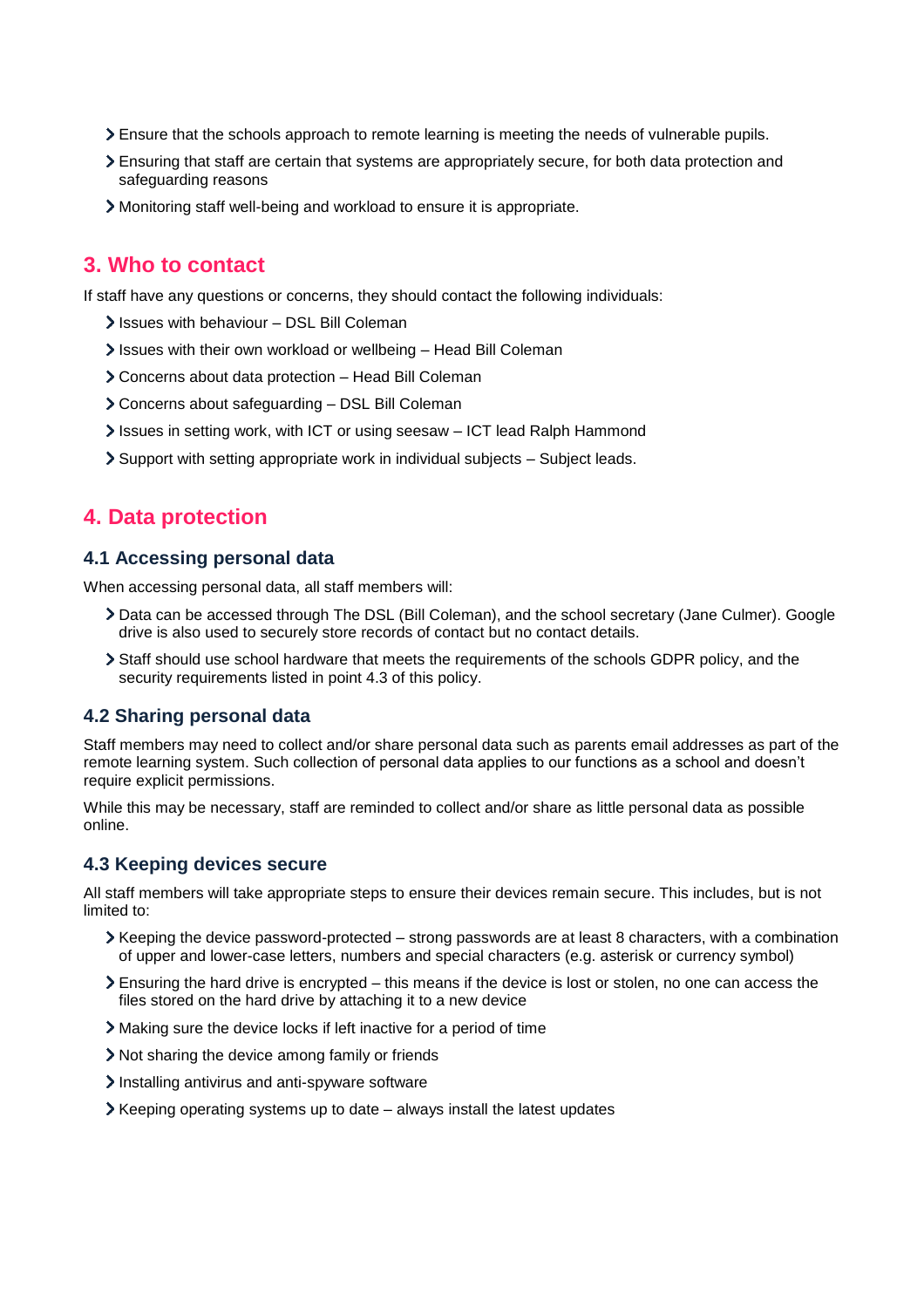# <span id="page-6-0"></span>**5. Safeguarding**

St Erth has adopted an annex to its safeguarding policy to reflect remote learning during school closure. It can be found on the St Erth School's website.

## <span id="page-6-1"></span>**6. Monitoring arrangements**

This policy will be reviewed monthly by Bill Coleman, Headteacher. At every review, it will be approved by Rachel Brotheridge, Chair of Governors

6.1 Regular review

- The school's tools, resources and approach to remote learning will be reviewed regularly through the school's scheduled communications e.g staff meetings, management meetings.
- The school regularly audits its provision and actions against the national expectations and legal requirements set out in the Temporary Continuity Direction – see Appendix 3.
- We regularly survey the pupils about their experiences of home learning and use this to influence forward planning
- Teachers' feedback is also collated regularly.

6.2 Formal Review

 This policy will be reviewed biannually by Bill Coleman, Headteacher, or sooner should lockdown regulations change. At every review, it will be approved by Rachel Brotheridge, Chair of Governors

# **7. Application of this policy**

7.1 Staff engagement

• The content of this policy will be shared with all teaching staff and reviewed regularly.

7.2 Parental and pupil engagement

- Parents and carers will be made aware of the content of this policy and all relevant protocols through [explain e.g the school website and regular newsletters.]
- The school will liaise with parents regarding home access to IT. Where needed, IT equipment will be loaned to the parent for their child's sole use during the period of self isolation; a loan agreement must be obtained from the parent in advance of this. See Appendix 4.
- Paper based resources are made available where preferred
- We provide a Parent Guide [or give details of what is provided] with clear advice regarding what to do when a pupil needs to self isolate and what remote learning will be provided. Appendix 5 – an example

We promote parental and pupil engagement through a variety of measures which may include:

- Providing an overview video and a guide to home learning at our school
- creating videos that explain feedback
- telephoning individual parents
- using the website front page to remind and reinforce what to do on day 1 of self-isolation absence

## <span id="page-6-2"></span>**8. Links with other policies**

This policy is linked to our:

> Behaviour policy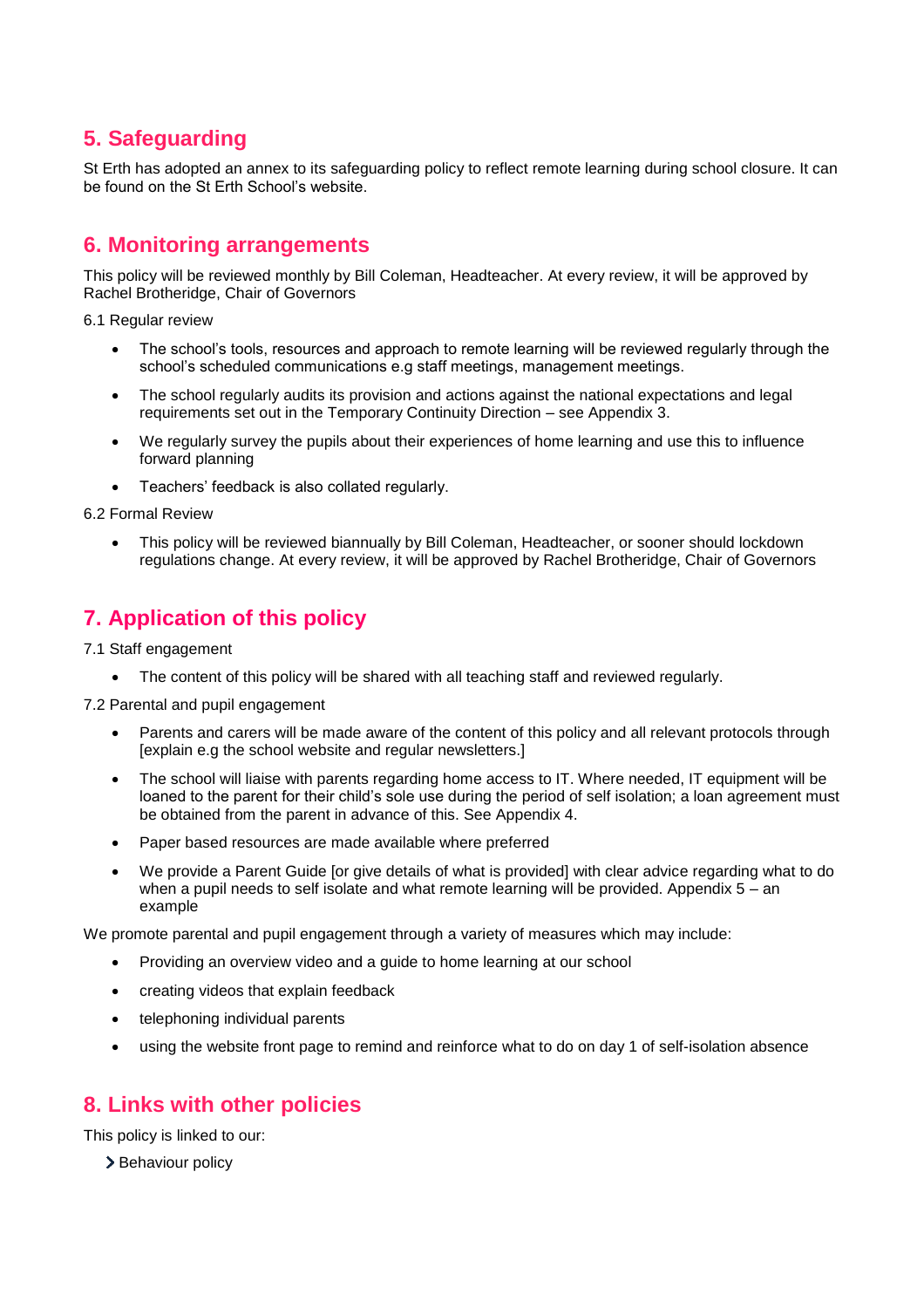- Child protection policy and coronavirus addendum to our child protection policy
- > Data protection policy and privacy notices
- ICT and internet acceptable use policy
- > Online safety policy